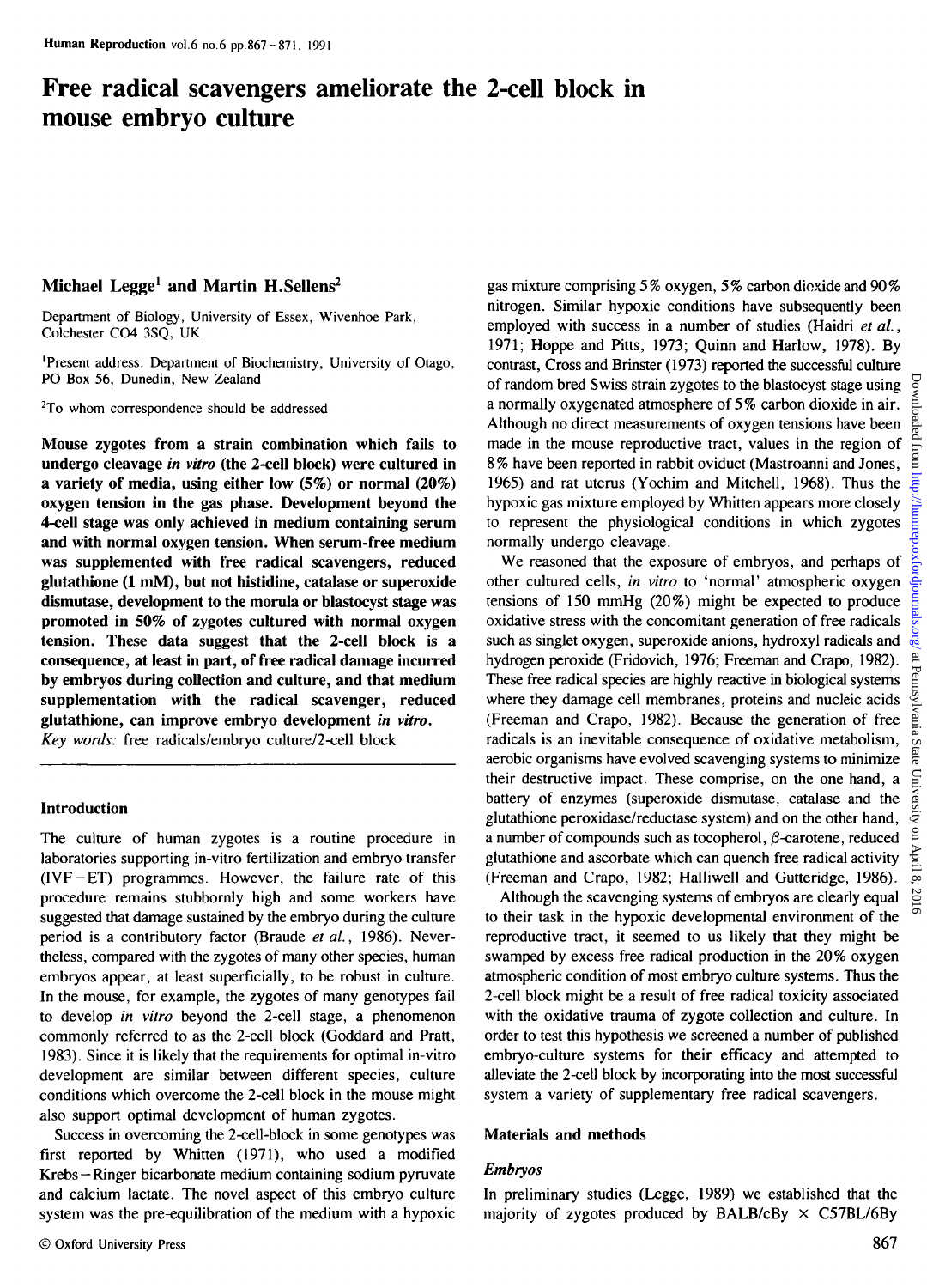females backcrossed to BALB/cBy males arrested at the 2-cell stage in the standard embryo culture system used in our laboratory (Whitten's medium: Whitten, 1971). Mature (BALB/cBy x C57BL/6By) $F_1$  female mice (6-8 weeks old) were therefore superovulated by intraperitoneal injections of 12 IU pregnant mares' serum gonadotrophin (PMSG) followed 48 h later by 20 IU human chorionic gonadotrophin (HCG). Following HCG administration, females were placed overnight with BALB/cBy males of proven fertility and checked the following morning for vaginal plugs.

Zygotes, surrounded by cumulus oophorus, were dissected from the oviduct into culture medium prewarmed to 37 °C (human tubular fluid, HTF; Quinn, 1985). Oocytes were similarly collected but from females which had not been exposed to males. The cumulus oophorus was removed with bovine testicular hyaluronidase (Sigma, Poole, UK) in HTF at 37°C then zygotes were washed three times in 500  $\mu$ l of HTF before being transferred to the appropriate culture medium. Fertilization was confirmed by the presence of two polar bodies. Two- and 4-cell embryos were obtained by flushing the oviduct from the ampullary end into a 30 mm culture dish containing HTF. Collection times were as follows: zygotes and oocytes 18 h post HCG, 2-cell embryos 46 h post HCG and 4-cell embryos 56 h post HCG. C57BL/6By embryos, which do not block at the 2-cell stage in our hands, were used as controls.

### *Culture conditions*

The following five established embryo culture media were screened for their ability to support development *in vitro;* Whitten's medium (Whitten, 1971), M16 (Whittingham, 1971), T6 (Quinn, 1982), Earle's medium and HTF (Quinn, 1985). With the exception of Earles medium, which was supplemented with 10% neonatal calf serum (NCS), all media contained bovine serum albumin (BSA; Sigma). Media were prepared using double glass distilled water passed through a Milli-Q water purification system (Millipore, Watford, UK). Freshly prepared media were sterile filtered through  $0.22 \mu m$  membrane filters (Millipore) and equilibrated by bubbling with one of two gas mixtures: either 5%  $O_2$ , 5%  $CO_2$ , 90%  $N_2$  or 5%  $CO_2$  in air. For the hypoxic atmosphere, an anaerobe jar (Oxoid, Basingstoke, UK) containing the embryos in culture was equilibrated with the humidified gas mixture for 30 min before sealing. The atmosphere of 5% carbon dioxide in air was maintained in a humidified carbon dioxide incubator (LTE, Oldham, UK). Embryos were cultured at 37°C in 0.5-ml drops of medium under light paraffin oil (BDH, Poole, UK) and were examined for developmental stage at successive 24 h intervals post-HCG up to 96 h.

A total of at least 20 embryos from each stage (zygote, 2-cell, 4-cell) for each medium and gas mixture were cultured in three separate experiments. Separate, freshly prepared batches of medium were used on each occasion. Embryos which showed fragmentation, poor blastomere refractility, or which were otherwise morphologically abnormal were rejected.

# *Embryo culture in the presence of free radical scavengers*

Zygotes were collected into HTF as previously described then cultured in HTF containing one of the following radical scavengers: (i) reduced glutathione (1 mM); (ii) bovine liver

superoxide dismutase (SOD, 5000 units/ml); (iii) bovine liver catalase (5400 units/ml); or (iv) histidine (1 mM) (all from Sigma). Development was scored at 96 h post-HCG following culture in 100  $\mu$ l drops under oil using either the hypoxic (5%  $O_2$ , 5%  $CO_2$ , 90% N<sub>2</sub>) or normally oxygenated (5% CO<sub>2</sub> in air) atmosphere. A minimum of 20 zygotes, divided between three separate experiments, was scored for each culture condition.

# **Results**

# *Embryo culture*

Table I summarizes the development of embryos in Whitten's, M16, T6, Earle's and HTF culture media. In the hypoxic gas mixture none of the embryos progressed beyond the 4-cell stage

| Table I. Development of mouse zygotes in five different culture media<br>using two different gas mixtures (5% O <sub>2</sub> , 5% CO <sub>2</sub> , 90% N <sub>2</sub> or 5% CO <sub>2</sub> in $\frac{5}{2}$<br>air) |  |
|-----------------------------------------------------------------------------------------------------------------------------------------------------------------------------------------------------------------------|--|
| Development stage <sup>a</sup> (96 h post-HCG)                                                                                                                                                                        |  |

|                                                                                                                  |                   |    |       |                           |                          | Development stage" (96 h post-HCG) |                          |               |                |             |   |                               |
|------------------------------------------------------------------------------------------------------------------|-------------------|----|-------|---------------------------|--------------------------|------------------------------------|--------------------------|---------------|----------------|-------------|---|-------------------------------|
| Medium                                                                                                           | 5% O <sub>2</sub> |    |       | uor<br>20% O <sub>2</sub> |                          |                                    |                          |               |                |             |   |                               |
|                                                                                                                  |                   |    | 2     |                           | $3 \quad 4$              |                                    |                          | $\mathcal{P}$ |                | $3-4$ 5-8 M |   | ЕB <sup>3</sup>               |
| Whitten's                                                                                                        | $(70)^b$          |    | 25 40 | 4                         | -1                       | (44)                               | 27                       | 14            | 3              |             |   |                               |
| M16                                                                                                              | (40)              | 4  | 18    | 18                        | $\overline{\phantom{m}}$ | (40)                               | 14                       | 24            | $\mathbf{2}$   |             |   |                               |
| Т6                                                                                                               | (38)              | 18 | -12   | 8                         | $\overline{\phantom{m}}$ | (36)                               | 24                       | 10-           | $\overline{c}$ |             |   |                               |
| Earle's $+$ NCS                                                                                                  | (42)              | 20 | 20    | $\overline{2}$            | $\overline{\phantom{0}}$ | (30)                               | $\overline{\phantom{m}}$ | 10            | 4              | 5           |   |                               |
| HTF                                                                                                              | (80)              | 28 | 44    |                           | 8                        | $(80)$ 24                          |                          |               | 36 20          |             |   |                               |
| HTF control <sup>c</sup>                                                                                         | (20)              | 11 | 9     |                           |                          | (22)                               |                          |               |                |             | 8 | –<br>∴oxfordjournals<br>∴oxfo |
| <sup>a</sup> Number of blastomeres, morula (M) or early blastocyst (EB).                                         |                   |    |       |                           |                          |                                    |                          |               |                |             |   | :org/                         |
| <sup>b</sup> Number of zygotes cultured.                                                                         |                   |    |       |                           |                          |                                    |                          |               |                |             |   |                               |
| <sup>c</sup> Controls are C57BL/6 zygotes (non-blocking).<br>HTF, human tubular fluid; NCS, neonatal calf serum. |                   |    |       |                           |                          |                                    |                          |               |                |             |   |                               |
|                                                                                                                  |                   |    |       |                           |                          |                                    |                          |               |                |             |   | at Pennsy                     |
|                                                                                                                  |                   |    |       |                           |                          |                                    |                          |               |                |             |   |                               |

| Table I. Development of mouse zygotes in five different culture media<br>using two different gas mixtures $(5\% O_2, 5\% CO_2, 90\% N_2 \text{ or } 5\% CO_2 \text{ in } \frac{25}{100}$<br>air)<br>Development stage <sup>a</sup> (96 h post-HCG) | Development stage <sup>a</sup> (96 h post-HCG) |                |                |                         |            |                                                |                          |                |                |             |   |                                             |
|----------------------------------------------------------------------------------------------------------------------------------------------------------------------------------------------------------------------------------------------------|------------------------------------------------|----------------|----------------|-------------------------|------------|------------------------------------------------|--------------------------|----------------|----------------|-------------|---|---------------------------------------------|
| Medium                                                                                                                                                                                                                                             | 5% O <sub>2</sub>                              |                |                |                         |            | 20% O <sub>2</sub>                             |                          |                |                |             |   | uoii                                        |
|                                                                                                                                                                                                                                                    |                                                | $\mathbf{1}$   | $\overline{2}$ |                         | $3\quad 4$ |                                                | 1                        | $\overline{2}$ | $3 - 4$ 5 $-8$ |             | M | <b>EP</b>                                   |
| Whitten's                                                                                                                                                                                                                                          | $(70)$ <sup>b</sup>                            | 25             | 40             | $\overline{\mathbf{4}}$ | 1          | (44)                                           | 27                       | 14             | 3              |             |   |                                             |
| M16                                                                                                                                                                                                                                                | (40)                                           | 4              | 18             | 18                      |            | (40)                                           | 14                       | 24             | 2              |             |   |                                             |
| T6                                                                                                                                                                                                                                                 | (38)                                           | 18             | 12             | 8                       | -          | (36)                                           | 24                       | 10             | $\overline{c}$ |             |   |                                             |
| Earle's $+$ NCS                                                                                                                                                                                                                                    | (42)                                           | 20             | 20             | $\overline{2}$          | -          | (30)                                           | $\overline{\phantom{a}}$ | 10             | 4              | 5           | 4 |                                             |
| <b>HTF</b>                                                                                                                                                                                                                                         | (80)                                           | 28             | 44             |                         | 8          | (80)                                           | 24                       | 36             | 20             |             |   |                                             |
| HTF control <sup>c</sup>                                                                                                                                                                                                                           | (20)                                           |                |                |                         |            |                                                |                          |                |                |             |   |                                             |
| <sup>a</sup> Number of blastomeres, morula (M) or early blastocyst (EB).<br><sup>b</sup> Number of zygotes cultured.<br><sup>c</sup> Controls are C57BL/6 zygotes (non-blocking).<br>HTF, human tubular fluid; NCS, neonatal calf serum.           |                                                | 11             | 9              |                         |            | (22)                                           |                          |                |                |             | 8 |                                             |
| Table II. Development of 2- and 4-cell embryos in different culture media                                                                                                                                                                          |                                                |                |                |                         |            |                                                |                          |                |                |             |   |                                             |
|                                                                                                                                                                                                                                                    |                                                |                |                |                         |            |                                                |                          |                |                |             |   | $\frac{1}{\sqrt{2}}$                        |
| Medium                                                                                                                                                                                                                                             | From 2-cell                                    |                |                |                         |            | Development stage <sup>a</sup> (96 h post-HCG) |                          |                |                | From 4-cell |   |                                             |
|                                                                                                                                                                                                                                                    |                                                | $\overline{2}$ | 3              |                         | 4          | 8                                              | M                        | EВ             |                | 4           | М | at Pennsylyania, State<br>EB <sub>min</sub> |
| Whitten's                                                                                                                                                                                                                                          | $(20)^{b}$                                     | 6              | 2              |                         | 1          | 2                                              | 5                        | 4              | (20)           | 1           | 7 | ਣੋ<br>12g                                   |
| M <sub>16</sub>                                                                                                                                                                                                                                    | (22)                                           | $\overline{2}$ | $\mathbf{1}$   |                         | 4          | 7                                              | 5                        | 3              | (20)           | 1           | 8 |                                             |
| Earle's $+$ NCS                                                                                                                                                                                                                                    | (20)                                           |                |                |                         |            |                                                |                          | 20             | (20)           |             |   | $11\frac{1}{9}$<br>20 로                     |

a.b<sub>See</sub> footnotes to Table I.

Table III. The effects of radical scavengers on the development of mouse zygotes *in vitro*

| Medium      |              | Developmental stage <sup>a</sup> (96 h post-HCG) |      |                     |                                 |                                                 |              |       |     |                    |  |    |  |
|-------------|--------------|--------------------------------------------------|------|---------------------|---------------------------------|-------------------------------------------------|--------------|-------|-----|--------------------|--|----|--|
|             |              | $5\%$ O <sub>2</sub>                             |      |                     |                                 | 20% O <sub>2</sub>                              |              |       |     |                    |  |    |  |
|             |              |                                                  |      | $1 \quad 2 \quad 4$ |                                 |                                                 | $\mathbf{1}$ |       |     | 2 $3-4$ $5-8$ M EB |  |    |  |
| HTF.        |              |                                                  |      |                     | $(48)^b$ 44 4 - $(80)$ 24 36 20 |                                                 |              |       |     |                    |  |    |  |
| $HTF + SOD$ |              | (24)                                             |      |                     |                                 | $20 \quad 4 \quad - \quad 26) \quad 3 \quad 17$ |              |       | - 6 |                    |  |    |  |
| $HTF + CAT$ |              | (30)                                             | 23 7 |                     | $\sim$ $-$                      | (30)                                            |              | $-21$ | 9   |                    |  |    |  |
| $HTF + HIS$ |              | (20)                                             |      |                     | $20 - -$                        | (20) 6                                          |              | 10    | 4   |                    |  |    |  |
|             | $HTF + GLUT$ | (42)                                             |      |                     |                                 | $38 \quad 4 \quad - \quad (40) \quad 8 \quad -$ |              |       | 5   | 8                  |  | 14 |  |

SOD, superoxide dismutase (5000 units/ml); CAT, catalase (5400 units/ml); HIS, histidine (1 mM); GLUT, reduced glutathione (1 mM). a, b<sub>See</sub> footnotes to Table I.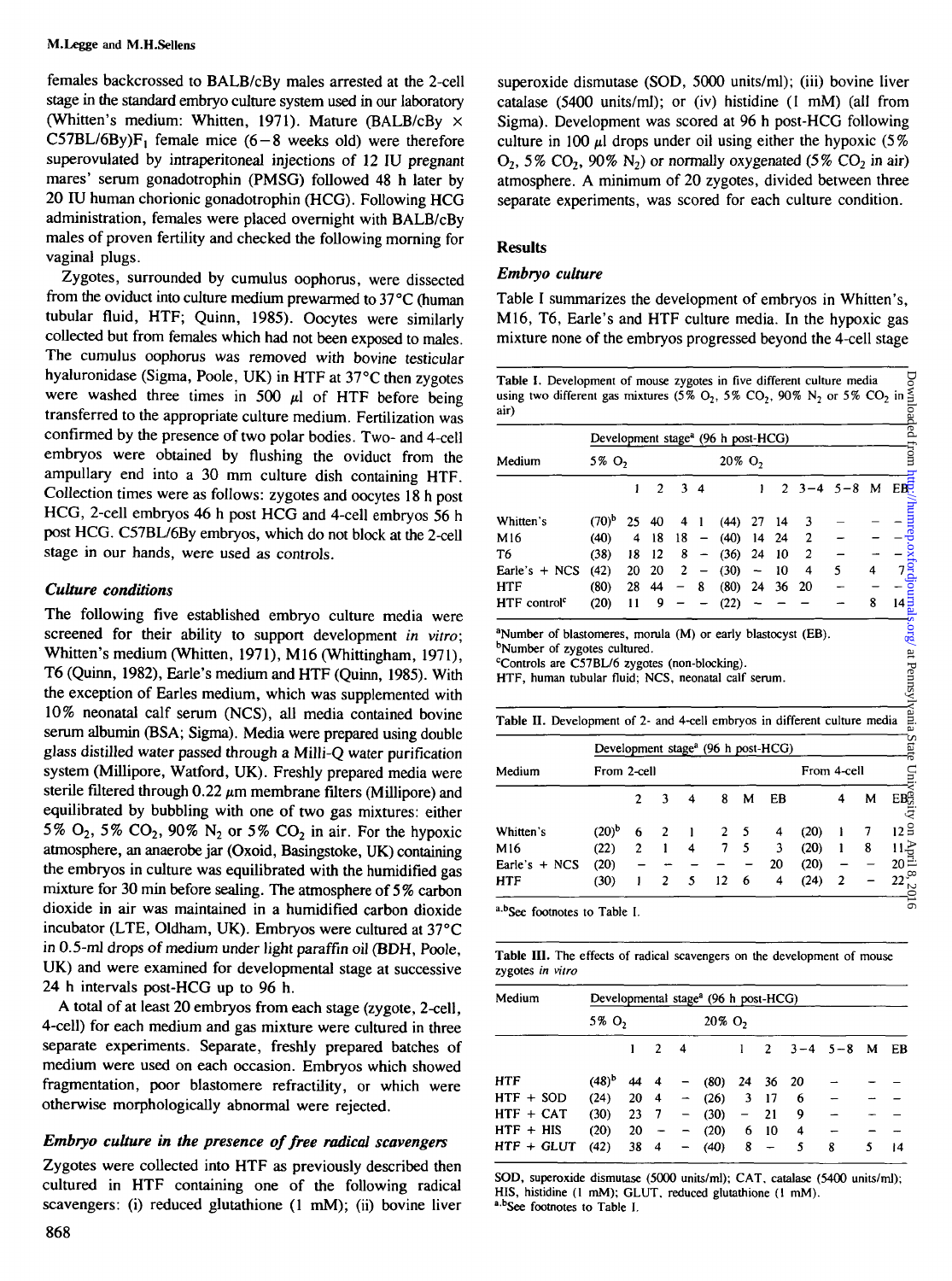and the majority underwent at most a single cleavage irrespective of the culture medium used. Embryos of the non-blocking C57BL/6By strain also failed to develop. A similar pattern was observed in  $5\%$  CO<sub>2</sub> in air with the majority of embryos in virtually all media failing to develop beyond the 2-cell stage. However, Earle's medium containing 10% NCS supported the development of 67 % embryos to the 4-cell stage or beyond with 13% becoming morulae and 27% reaching the early blastocyst stage. Of all the serum-free media, HTF supported the most embryos through at least one round of cleavage (70%). All the 'non-blocking' control embryos (C57BL/6By) reached the morula or blastocyst stage in this medium.

When culture was initiated using later embryonic stages the success rates improved (Table II). Earle's medium supported division for all the 2-cell embryos through to the early blastocyst stage. At least 50% of embryos in each of the other media reached the 8-cell stage but development to the blastocyst was restricted, being < 8% in each case. When culture was initiated at the 4-cell stage more than 90% of all embryos proceeded to the morula stage or beyond, with optimal development in Earle's medium in which all embryos became blastocysts.

### *Culture of zygotes in the presence of radical scavengers*

When embryos were cultured in hypoxic conditions  $(5\% \text{ O}_2)$ development was severely restricted irrespective of the presence of radical scavengers and no embryos developed beyond the 2-cell stage (Table III). By contrast, when embryos were cultured in  $5\%$  CO<sub>2</sub> in air, all media supported some development beyond the 2-cell stage. The presence of histidine did not enhance development but superoxide dismutase (SOD) and catalase promoted an increase in the proportion of zygotes which underwent at least one cleavage. Development was optimal in the presence of reduced glutathione with almost 50% of the embryos reaching the morula or blastocyst stage and 80% of embryos developing beyond the 2-cell stage. Developmental stage was routinely scored at 96 h post-HCG. However, when culture was continued for a further 48 h the majority ( $> 75\%$ ) of blastocysts successfully hatched from the zona pellucida, suggesting that they were developmentally normal.

#### Discussion

The data summarized in Tables I and II clearly illustrate the phenomenon of the 2-cell block. When media were equilibrated with  $5\%$  CO<sub>2</sub> in air, only serum-supplemented Earle's was capable of supporting the development of 'blocking' zygotes beyond the 4-cell stage (Table I). The majority of embyros collected at the 4-cell stage developed to blastocysts in both serum-containing and serum-free media (Table II). HTF, the most successful serum-free medium, by contrast supported development to the morula stage of all zygotes from a closely related 'non-blocking' genotype. Thus developmental arrest at the 2-cell stage cannot be attributed to poor culture conditions.

Interestingly, the use of a 5%  $O<sub>2</sub>$ -containing gas mixture, which has previously been reported to be optimal for embryo development (Whitten, 1971), was counter-productive. Neither the presence of serum, nor the use of non-blocking zygotes resulted in any development beyond the 4-cell stage. In a

comprehensive study of the behaviour of culture media following gassing, we have found that the conditions used in Whitten's study (sealed glass tubes) produce a long-term oxygen tension of 14% in the medium, whereas the use of Petri-dish cultures and an anaerobe jar, as in the current study, maintain an oxygen tension of < 9% (Legge, 1989). This factor, together with detailed differences in medium composition (source and purity of BSA, quality of water) and the medium 'preferences' of different genotypes (Dandekar and Glass, 1987), probably account for the failure of the low oxygen culture conditions in our hands.

Despite our results there is ample evidence from previous studies that hypoxic (though perhaps not so hypoxic as  $5 - 10\%$ ) conditions can improve the success of embryo culture (Whitten, 1971; Haidri *et al,* 1971; Hoppe and Pitts, 1973; Quinn and Harlow, 1978) and that atmospheric oxygen concentrations may be embryotoxic (Pabon *et al.*, 1989). A possible reason for these observations and for the 2-cell block is that the zygote is particularly susceptible to damage by free radicals.

Principal amongst the mechanisms which normally protect against free radical damage is SOD, an ubiquitous enzyme occurring in all aerobic organisms (Fridovich, 1976). Preliminary experiments in our laboratory failed to detect any activity of this enzyme during preimplantation embryo development using the techniques of McCord and Fridovich (1969) and Salin and McCord (1974). However, both oocytes and zygotes showed weak immunoreactivity with a fluorescein iso-thiocyanate (FTTC) labelled anti-human SOD antibody (The Binding Site Ltd, Birmingham) and there was strong binding with the cells of the cumulus oophorus (Legge, 1989). This preliminary finding suggests a role for the cumulus oophorus in protecting the oocyte and zygote from free radical damage.

The product of the dismutation of free oxygen radicals is hydrogen peroxide  $(H<sub>2</sub>O<sub>2</sub>)$ , which can cause damage either directly or following its decomposition into highly reactive hydroxyl radicals. In a preliminary study using the fluorescent indicator 2',7'-dichlorodihydrofluorescein diacetate (DCHFDA; Bass et al., 1983), H<sub>2</sub>O<sub>2</sub> production could be detected in oocytes and at increased levels in zygotes but not in cumulus oophorus cells (Legge, 1989). Recently Nasr-Esfahani *et al.* (1990) have used a sensitive quantitative version of this technique to show that cultured embryos exhibit a peak of  $H_2O_2$  production at the 2-cell stage during the  $G_2/M$  phase of the cell cycle. The timing of this peak of  $H_2O_2$  production is compatible with the idea that free radical damage might contribute to the 2-cell block. The fact that both blocking and non-blocking genotypes show a similar level of  $H_2O_2$  production implies that the defect in 'blocking' genotypes is not the production of excess free radicals, but an impaired system of protective scavengers (Nasr-Esfahani *et al.,* 1990).

Of the radical scavengers tested in the current series of experiments, only reduced glutathione promoted the development of zygotes beyond the 4-cell stage (Table HI). Preliminary studies in this department have shown that reduced glutathione supplementation also enhances the apparent growth rate of embryonal carcinoma cells (G.B.Dealtry, personal communication). Reduced glutathione is present at high concentrations in a variety of mammalian tissues where it detoxifies intracellular peroxides (Meister, 1979). It is also involved in decondensation of sperm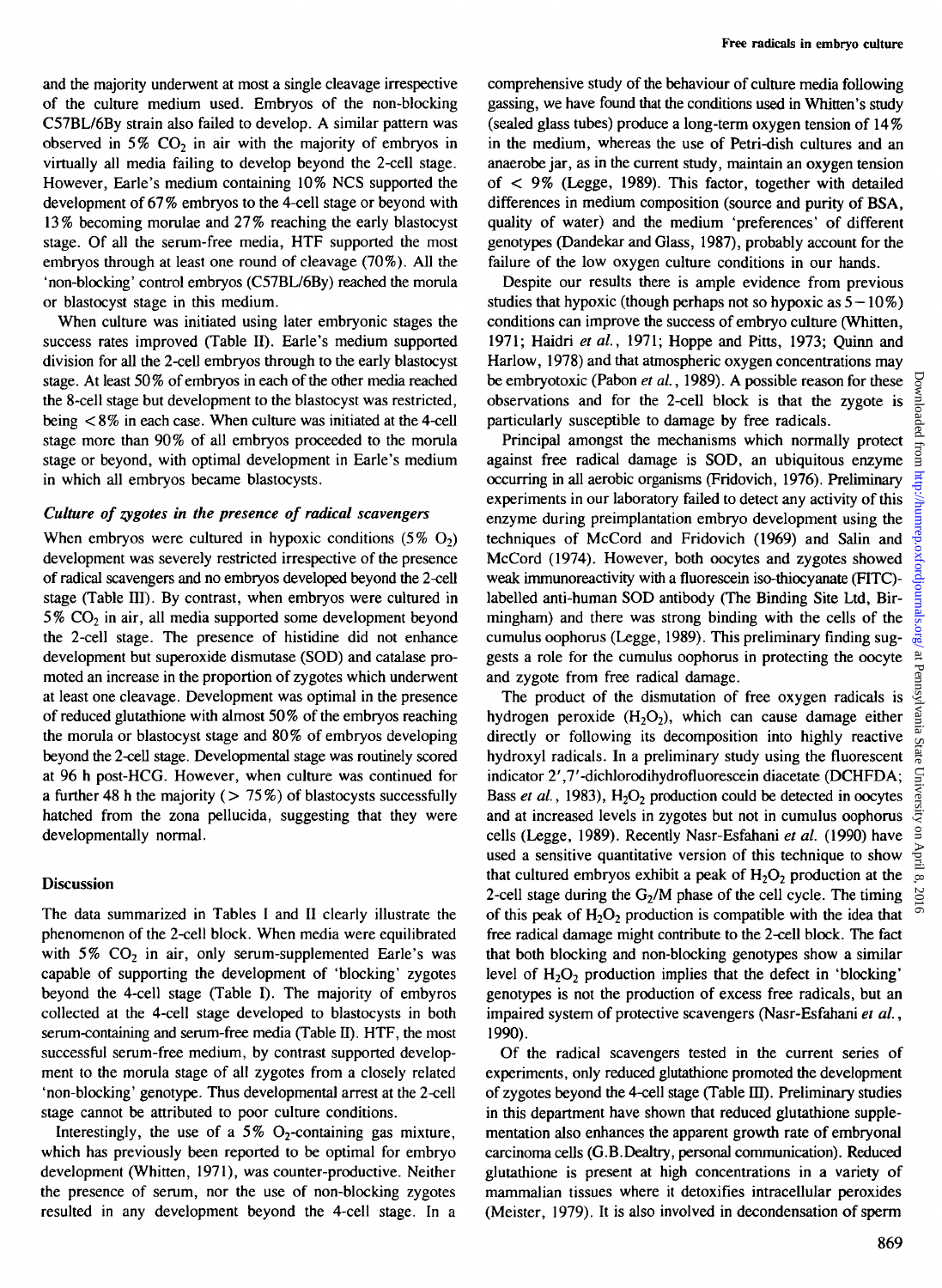nuclear chromatin (Zirkin *et al.,* 1985; Perreault *et al.,* 1988) and in the formation of the male pronucleus (Calvin *et al.,* 1986) so that its presence in the oocyte is well documented. Nevertheless, to our knowledge there have been no investigations of the cytoplasmic concentrations of glutathione in mouse embryos and it is possible, therefore, that relative glutathione deficiency in some genotypes during early cleavage may predispose to free radical damage. The efficacy of exogenous glutathione in ameliorating the 2-cell block suggests that a sufficient quantity gains access to the cytoplasm effectively to scavenge endogenous free radicals.

The 2-cell block does not occur *in vivo* since endogenous production of radicals appears only to be elevated *in vitro* (Nasr-Esfahani *et al.,* 1990). Furthermore, the oviduct is a relatively anaerobic environment (Mastroanni and Jones, 1965; Yochim and Mitchell, 1968; Gosden and Byatt-Smith, 1986) and scavengers (including glutathione and ascorbate) are likely to be present in oviductal fluids. *In vitro,* on the other hand, trace impurities such as copper or iron in chemicals and distilled water and a high concentration of oxygen favour the generation of free radicals. Albumin binds both copper and iron and although the bound metal ions can still participate in Fenton reactions, the hydroxyl radicals produced react at site so that albumin acts as a 'sacrificial antioxidant'. The presence of BSA in culture medium may therefore provide some degree of protection.

The hypothesis that 'blocking' genotypes of mouse zygotes have defective free-radical scavenging systems is consistent with the finding that the injection of cytoplasm from the zygote of a 'non-blocking'  $F_1$  mouse can rescue a known 'blocking' zygote (Muggleton-Harris *et al.,* 1982). Similarly, the microinjection of catalase inhibits endogenous  $H_2O_2$  production in 2-cell embryos (Nasr-Esfahani *et al.,* 1990). Thus supplementation of the free-radical scavenging systems of embryos either by microinjection or, more practically, by medium supplementation, can overcome the 2-cell block. It seems likely that free radical toxicity also contributes to embryonic damage during the culture period necessary for IVF and embryo assessment in human IVF programmes. The routine inclusion of human serum in the culture medium undoubtedly provides a degree of protection, but the data reported here suggest that supplementation with glutathione or other free radical scavengers might be worthy of further consideration.

### **Acknowledgements**

We would like to thank Rita Bartlett for preparing the manuscript. Mike Legge was supported by a SERC research studentship.

### **References**

- Bass,D.A., Prace.W.J., Dechatelet,L.R., Szejcha,P., Seeds,M.C. and Thomas,M. (1983) Flow cytometric studies of oxidative product formation by neutrophils: A graded response to membrane stimulation. *J. Immunol.,* **130,** 1910-1917.
- Braude.P.R., Bolton,V.N. and Johnson, M.H. (1986) The use of human pre-embryos for infertility research. In Bock,G. and O'Connor,M. (eds), *Human Embryo Research*—*Yes or No?* The Ciba Foundation, Tavistock Publications, London, pp. 63—76.
- Calvin.H.I., Grosshans.K. and Blake,E.J. (1986) Estimation and manipulation of glutathione levels in prepubertal mouse ovaries and ova. Relevance to sperm nucleus transformation in the fertilised egg. *Gamete Res.,* **14,** 265-275.
- Cross,P.L. and Brinster.R.L. (1973) The sensitivity of one-cell mouse embryos to pyruvate and lactate. *Exp. Cell Res.,* 77, 57-62.
- Dandekar.P.V. and Glass,R.H. (1987) Development of mouse embryos *in vitro* is affected by strain and culture medium. *Gamete Res.,* 17,  $279 - 203.$
- Freeman, B.A. and Crapo. J.D. (1982) Free radicals and tissue injury. *Lab. Invest.,* 47, 412-426.
- toxicity. In Pryor, W.A. (ed.), Free Radicals and Biology. 1. Academic Press, New York, pp. 239-277.
- Goddard, M.J. and Pratt, H.P.M. (1983) Control of events during early cleavage of the mouse embryo: An analysis of the '2-cell block'. J. Embryol. Exp. Morphol.,  $73$ ,  $111-133$ .
- Gosden, R.G. and Byatt-Smith, J.G. (1986) Oxygen concentration gradient across the ovarian follicular epithelium: model predictions and implication. Hum. Reprod.,  $1, 65-68$ .
- Haidri, A.A., Miller, I.M. and Gwatkin, R.B.L. (1971) Culture of mouse oocytes in vitro, using a system without oil or protein. J. Reprod.<br>Fertil., 26, 409-411. oocytes in vitro, using a system without oil or protein. *J. Reprod.*
- alliwell, B. and Gutteriously iron in relation to biology and medicine. Some problems and concepts. Arch. Biochem. Biophys.,  $246$ ,  $501 - 514$ .
- Hoppe, P.C. and Pitts, S. (1973) Fertilization in vitro and development of mouse ova. Biol. Reprod., 8, 420-426.
- Keston, A.S. and Brandt, R. (1965) The fluorometric analysis of ultramicro quantities of hydrogen peroxide. Anal. Biochem.,  $11$ ,  $1 - 5$ .
- Legge, M. (1989) Determinants in preimplantation mouse development.<br>Ph.D. Thesis, University of Essex.  $\text{F1L}$ . (1989) Determinants in prediction models in prediction models in prediction models in prediction models in prediction models in prediction models in prediction models in prediction models in prediction models i
- $\text{HSTOallill}, L.$  and JORES, R. (1903) C.
- fallopian tube. J. Reprod. Fertil., 9, 99 102.<br>McCord,J.M. and Fridovich,J. (1969) Superoxide dismutase: an enzymic  $\text{C}\text{O}(q, m, \text{ and } 1 \text{ H} \text{O}(\text{C}(\text{C}))$ ,  $\text{C}\text{O}(\text{C})$ ,  $\text{D}\text{O}(\text{C}(\text{C}(\text{C})))$  $MQ - 6055$
- fulction 6049 6055.<br>Meister, A. (1979) Biochemistry of glutamate, glutamine and glutathione. In Foler, L.J. (ed.), Glutamic Acid: Advances in Biochemistry and Physiology, Raven Press, New York, pp.  $69-84$ .
- Muggleton-Harris,A., Whittingham,D.G. and Wilson,L. (1982) Cytoplasmic control of preimplantation development in vitro in the mouse. Nature,  $299$ ,  $460 - 461$ .
- Nasr-Esfahani, M.H., Aitken, J.R. and Johnson, M.H. (1990) Hydrogen peroxide levels in mouse oocytes and early cleavage stage embryos developed in vitro and in vivo. Development,  $109$ ,  $501 - 506$ .
- Pabon, J.E., Findly, W.E. and Gibbons, M.D. (1989) The toxic effects of short exposures to the atmospheric oxygen concentration on early mouse embryonic development. Fertil. Steril., 51, 896-900
- Perreault, S.D., Barbee, R.R. and Slott, V.L. (1988) Importance of glutathione in the acquisition and maintenance of sperm nuclear giutatinone in the acquisition and mannenance of sperm in  $\frac{P}{R}$  Reconcising according in materials national occupies. Bett. Biot.,  $\frac{P}{R}$ ,  $181 - 186$ .<br>Quinn, P. (1982) Preservation of hamsters occytes to assay the fertilization
- capacity of human spermatozoa. *J. Reprod. Fertil.*, 66, 161-168.
- Quinn, P. (1985) Improved pregnancy rate in human in vitro fertilization with the use of a medium based on the composition of human tubular fluid. Fertil. Steril., 44, 493-498.
- Quinn, P. and Harlow, G.M. (1978) The effect of oxygen on the development of preimplantation mouse embryos in vitro. J. Exp. Zool.,  $206, 73-80.$
- Salin, M.L. and McCord, J.M. (1974) Superoxide dismutase in polymorphonuclear leukocytes. J. Clin. Invest., 54, 1005 - 1009.
- Whitten, W.K. (1971) Nutrient requirements for the culture of preimplantation embryos in vitro. Adv. Biosci.,  $6$ ,  $129 - 141$ .